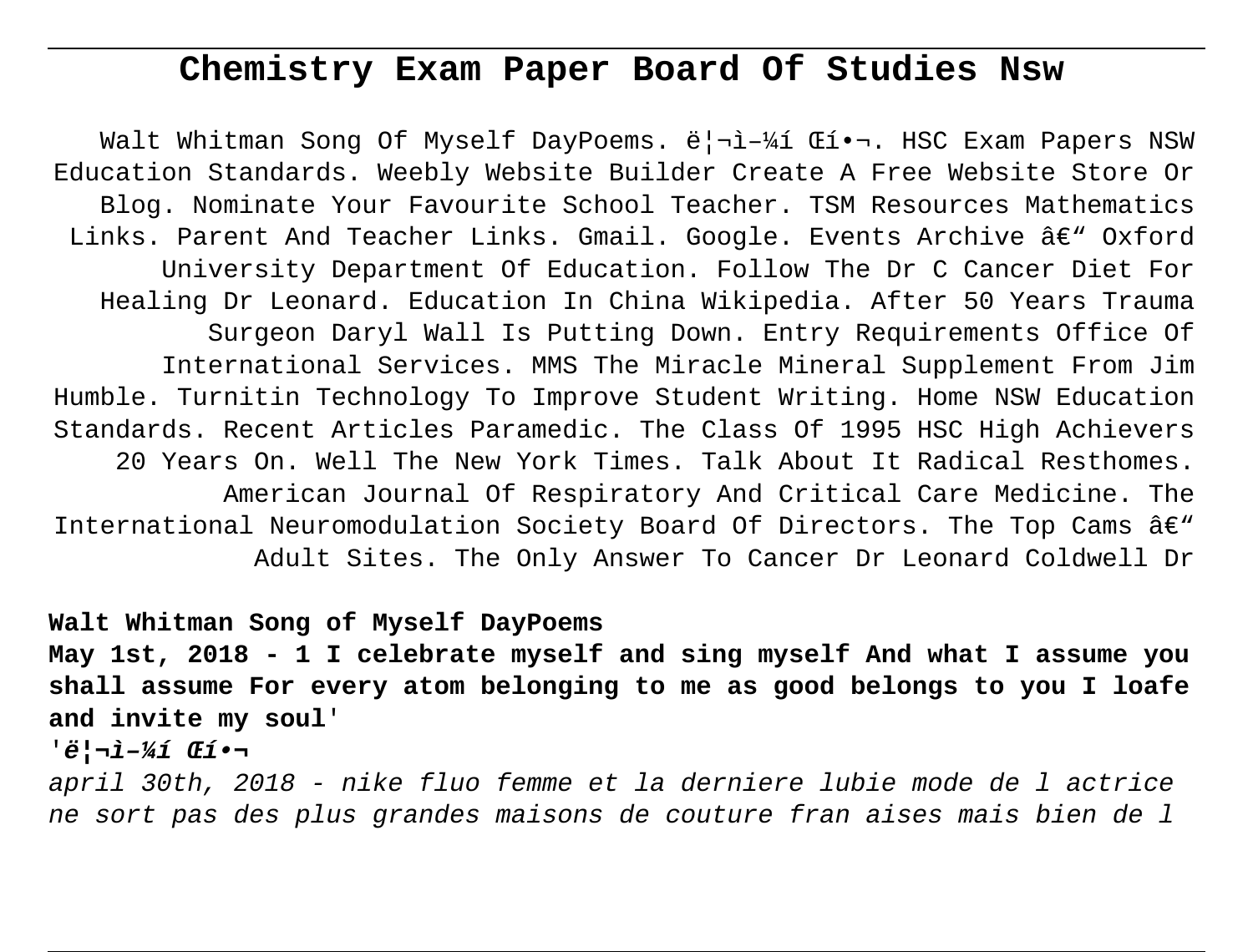imagination debordante teintee de chic de clio goldbrenner'

## '**HSC exam papers NSW Education Standards**

April 30th, 2018 - Find and download HSC past exam papers with marking guidelines and notes from the marking centre are available for each course'

'**Weebly Website Builder Create a Free Website Store or Blog** May 2nd, 2018 - Weebly makes it surprisingly easy to create a high quality website blog or online store Over 40 million people use Weebly to bring their unique ideas to life''**Nominate Your Favourite School Teacher** November 13th, 2015 - Who Was Your Favourite Schoolteacher And Why Life Matters Wants To Hear From You'

### '**TSM Resources Mathematics Links**

May 2nd, 2018 - CLASSROOM RESOURCES Professional Resources from UK back contents TOP RECOMMENDATIONS NRICH Online Maths Club for students and teachers New Look'

## '**Parent and Teacher Links**

April 29th, 2018 - Return to top of page Return to Table of Contents on Home Page Have questions or comments about this page Like to see a topic added Want to suggest a link'

#### '**GMAIL**

APRIL 28TH, 2018 - GMAIL IS EMAIL THAT S INTUITIVE EFFICIENT AND USEFUL 15 GB OF STORAGE LESS SPAM AND MOBILE

ACCESS,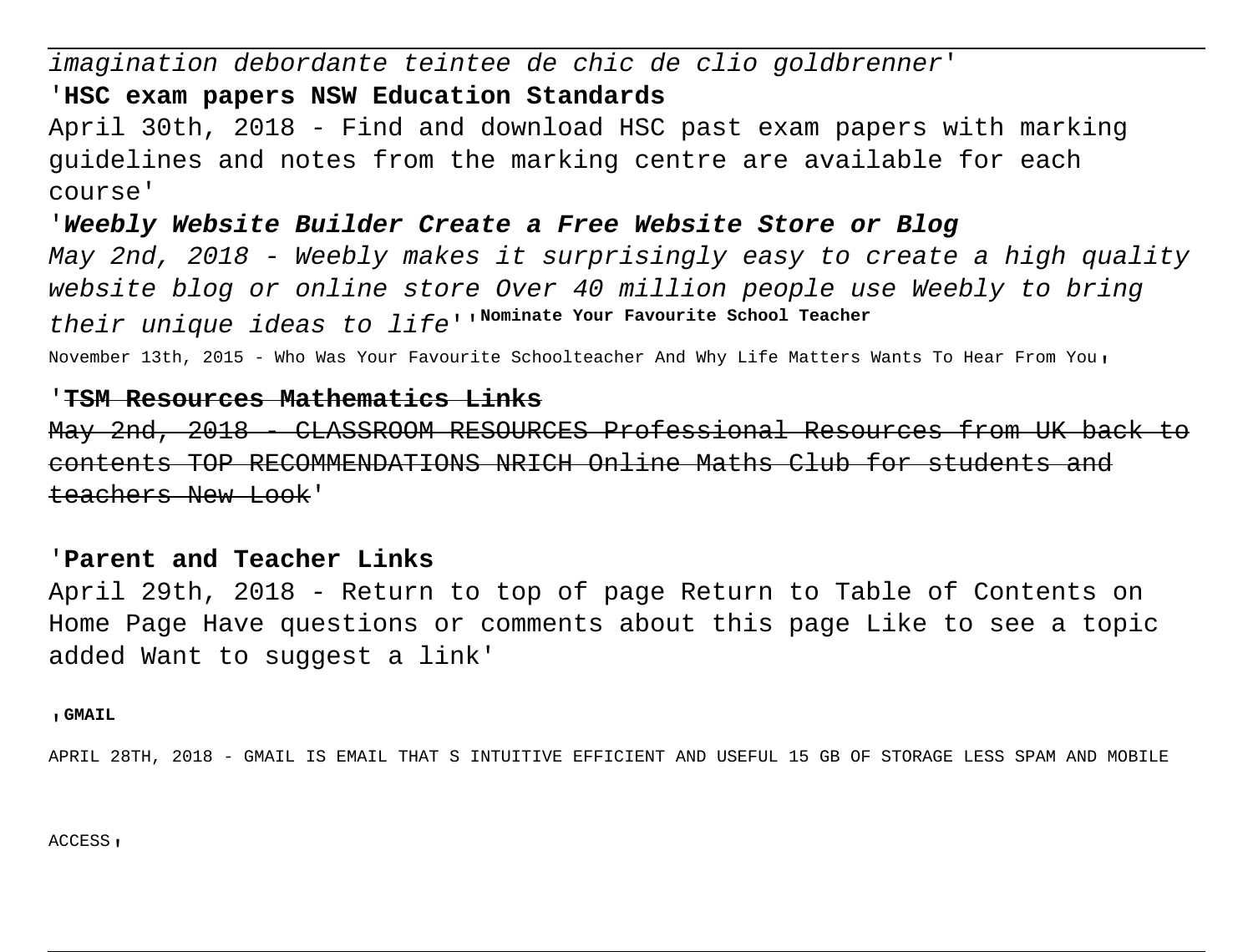## '**Google**

April 30th, 2018 - Search The World S Information Including Webpages Images Videos And More Google Has Many Special Features To Help You Find Exactly What You Re Looking For'

# 'events archive  $\hat{a}\epsilon$ <sup>"</sup> oxford university department of education

april 30th, 2018 - the hybrid algorithm is implemented in the statistical programming language and environment r introducing packages which capture  $\hat{a}\epsilon$ " through matrix algebra  $\hat{a}\epsilon$ " elements of learners $\hat{a}\epsilon$ " work with more knowledgeable others and resourceful content artefacts'

## '**FOLLOW THE DR C CANCER DIET FOR HEALING DR LEONARD**

MAY 2ND, 2018 - STRESS IS A MAJOR ROOT CAUSE OF CANCER AND MUST BE REDUCED AND ELIMINATED REMOVING STRESS FROM YOUR LIFE ALLOWS THE BODY TO DO WHAT IT WAS DESIGNED TO DO BE HEALTHY AND DISEASE FREE'

### '**Education in China Wikipedia**

May 1st, 2018 - Education in China is a state run system of public education run by the Ministry of Education All citizens must attend school for at least nine years known as the nine year compulsory education which the government funds''**After 50 years trauma surgeon Daryl Wall is putting down** March 31st, 2018 - After 50 years in the trauma trenches world renowned surgeon Daryl Wall is putting down his scalpel but his legacy will live on'

### '**entry requirements office of international services**

april 30th, 2018 - all international students are required to meet minimum academic and english language entry requirements'

#### '**mms the miracle mineral supplement from jim humble**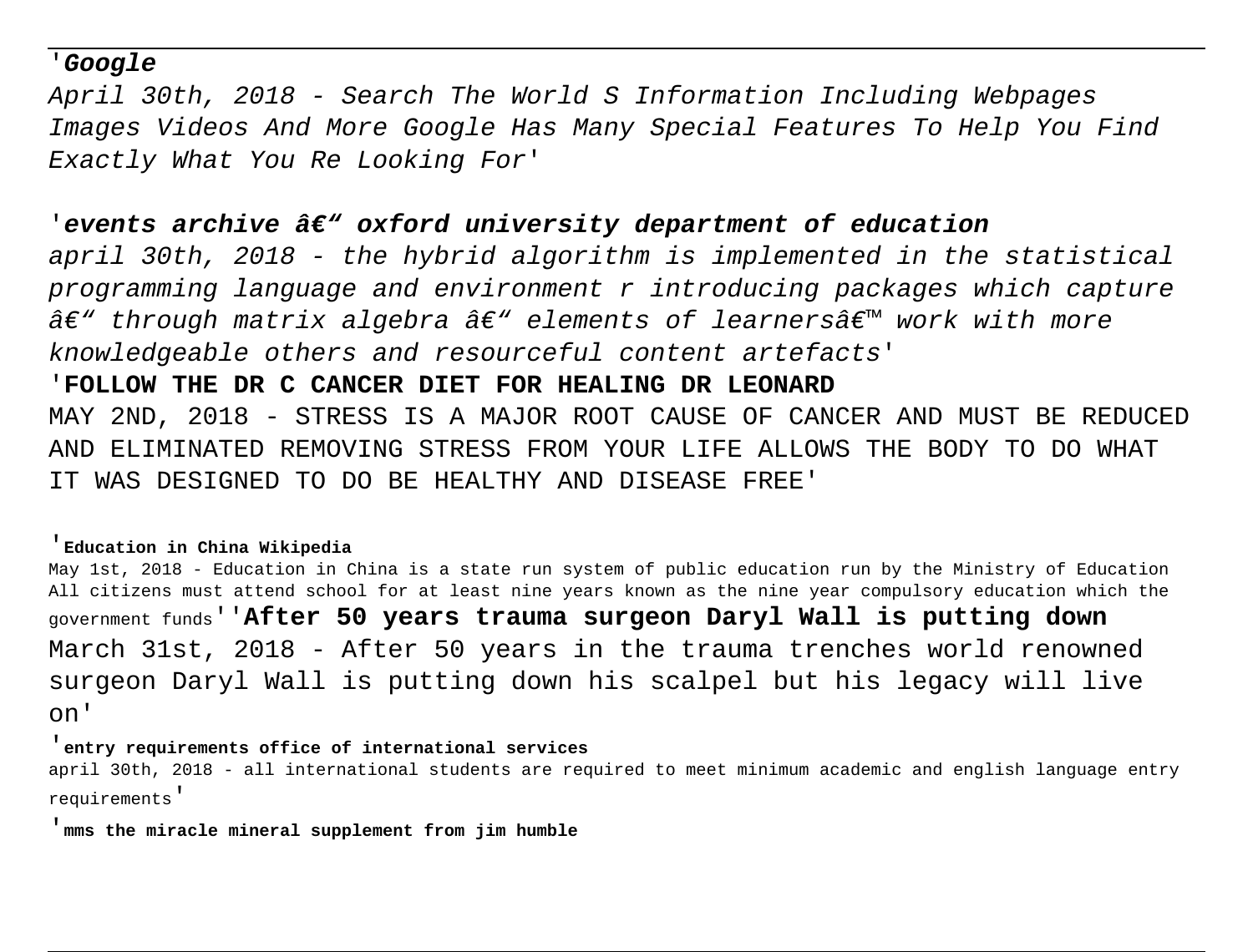may 1st, 2018 - miracle mineral supplement reviews cures and side effects mms or the miracle mineral supplement is a beverage product designed by former aerospace engineer jim humble who has tested his mms protocol in malawi and other parts of africa'

# '**turnitin technology to improve student writing**

**may 2nd, 2018 - turnitin creates tools for k 12 and higher education that** improve writing and prevent plagiarism turnitinâ€<sup>™</sup>s formative feedback and **originality checking services promote critical thinking ensure academic integrity and help students become better writers**''**Home NSW Education Standards**

May 2nd, 2018 - NESA works with the NSW community to drive improvements in student achievement'

## '**Recent Articles Paramedic**

April 30th, 2018 - A pulmonary embolism is often caused by the formation of a deep vein thrombosis DVT which then breaks free and travels to the lung causing a blockage within the pulmonary artery''**The Class Of 1995 HSC High Achievers 20 Years On**

**October 8th, 2015 - In 1995 13 NSW Students Received A Perfect Tertiary Entrance Rank Of 100 And 25 Received A Close 99 95 Twenty Years On The Sydney Morning Herald Caught Up With The 1995 HSC High Achievers To Find Out Where They Are Now On The Eve Of This Year S Exams**'

'**Well The New York Times**

May 1st, 2018 - Marathons or other vigorous events are unlikely to make you vulnerable to colds afterward according to a myth busting review of